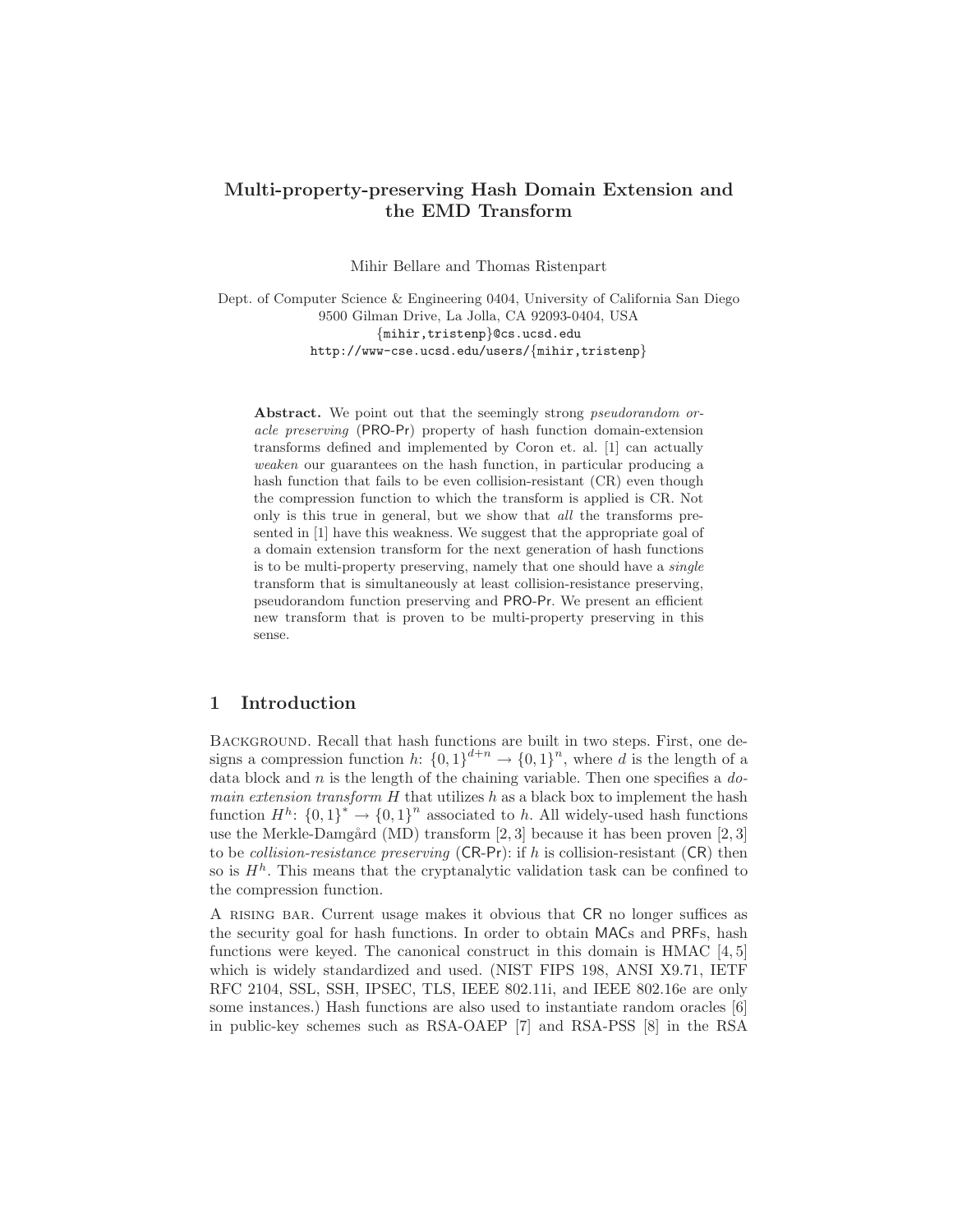$PKCS#1$  v2.1 standard [9]. CR is insufficient for arguing the security of hash function based MACs or PRFs, let alone hash-function based random oracles. And it does not end there. Whether hash function designers like it or not, application builders will use hash functions for all kinds of tasks that presume beyond-CR properties. Not all such uses can be sanctified, but the central and common ones should be. We think that the type of usage we are seeing for hash functions will continue, and it is in the best interests of security to make the new hash functions rise as far towards this bar as possible, by making them strong and versatile tools that have security attributes beyond CR.

This paper. Towards the goal of building strong, multi-purpose hash functions, our focus is on domain extension, meaning we wish to determine which domain extension transforms are best suited to this task. The first part of our work examines a natural candidate, namely transforms that are pseudorandom oracle preserving as per [1], and identifies some weaknesses of this goal. This motivates the second part, where we introduce the notion of a multi-property preserving (MPP) transform, argue that this should be the target goal, and present and prove the correctness of an efficient MPP transform that we refer to as EMD. Let us now look at all this in more depth.

Random-oracle preservation. Coron, Dodis, Malinaud and Puniya [1] make the important observation that random oracles are modeled as monolithic entities (i.e., are black boxes working on domain  $\{0,1\}^*$ ), but in practice are instantiated by hash functions that are highly structured due to the design paradigm described above, leading for example to the extension attack. Their remedy for this logical gap is to suggest that a transform  $H$  be judged secure if, when modeling h as a fixed-input-length random oracle, the resulting scheme  $H<sup>h</sup>$  behaves like a random oracle. They give a formal definition of "behaving like a random oracle" using the indifferentiability framework of Maurer et al. [10]. We use the moniker *pseudorandom oracle* to describe any construction that is indifferentiable from a random oracle. (Note that a random oracle itself is always a pseudorandom oracle.) The framework has the desirable property that any scheme proven secure in the random oracle model of [6] is still secure when we replace the random oracles with pseudorandom oracles. We call the new security goal of [1] pseudorandom oracle preservation (PRO-Pr). They propose four transforms which they prove to be PRO-Pr.

PRO-Pr seems like a very strong property to have. One reason one might think this is that it appears to automatically guarantee that the constructed hash function has many nice properties. For example, that the hash function created by a PRO-Pr transform would be CR. Also that the hash function could be keyed in almost any reasonable way to yield a PRF and MAC. And so on. This would be true, because random oracles have these properties, and hence so do pseudorandom oracles. Thus, one is lead to think that one can stop with PRO-Pr: once the transform has this property, we have all the attributes we desire from the constructed hash function.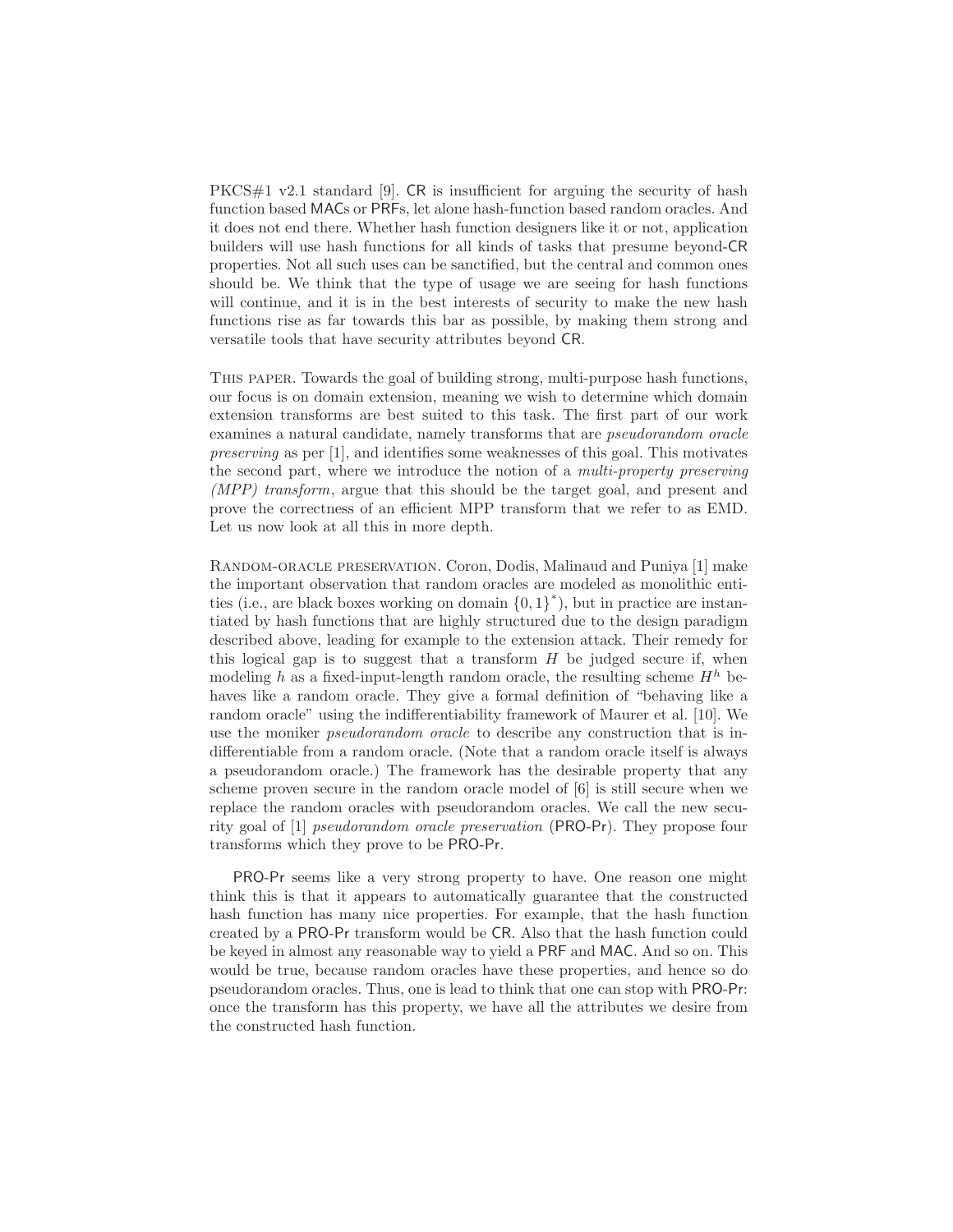Weakness of PRO-Pr. The first contribution of this paper is to point out that the above reasoning is flawed and there is a danger to PRO-Pr in practice. Namely, the fact that a transform is PRO-Pr does not guarantee that the constructed hash function is CR, even if the compression function is CR. We demonstrate this with a counter-example. Namely we give an example of a transform that is PRO-Pr, yet there is a CR compression function such that the hash function resulting from the transform is not CR. That is, the transform is PRO-Pr but not CR-Pr, or, in other words, PRO-Pr does not imply CR-Pr. What this shows is that using a PRO-Pr transform could be worse than using the standard, strengthened Merkle-Damgård transform from the point of view of security because at least the latter guarantees the hash function is CR if the compression function is, but the former does not. If we blindly move to PRO-Pr transforms, our security guarantees are actually going down, not up.

How can this be? It comes about because PRO-Pr provides guarantees only if the compression function is a random oracle or pseudorandom oracle. But of course any real compression function is provably not either of these. (One can easily differentiate it from a random oracle because it can be computed by a small program.) Thus, when a PRO-Pr transform works on a real compression function, we have essentially no provable guarantees on the resulting hash function. This is in some ways analogous to the kinds of issues pointed out in [11, 12] about the sometimes impossibility of instantiating random oracles.

THE TRANSFORMS OF  $[1]$  ARE NOT CR-Pr. The fact that a PRO-Pr transform need not in general be CR-Pr does not mean that some particular PRO-Pr transform is not CR-Pr. We therefore investigate each of the four PRO-Pr schemes suggested by [1]. The schemes make slight modifications to the MD transform: the first applies a prefix-free encoding, the second "throws" away some of the output, and the third and fourth utilize an extra compression function application. Unfortunately, we show that none of the four transforms is CR-Pr. We do this by presenting an example  $CR$  compression function h such that applying each of the four transforms to it results in a hash function for which finding collisions is trivial. In particular, this means that these transforms do not provide the same guarantee as the existing and in-use Merkle-Damgård transform. For this reason we think these transforms should not be considered suitable for use in the design of new hash functions.

WHAT THIS MEANS. We clarify that we are not suggesting that the pseudorandom oracle preservation goal of [1] is unimportant or should not be achieved. In fact we think it is a very good idea and should be a property of any new transform. This is so because in cases where we are (heuristically) assuming the hash function is a random oracle, this goal reduces the assumption to the compression function being a random oracle. What we have shown above, however, is that by itself, it is not enough because it can weaken existing, standard-model guarantees. This leads to the question of what exactly is enough, or what we should ask for in terms of a goal for hash domain extension transforms.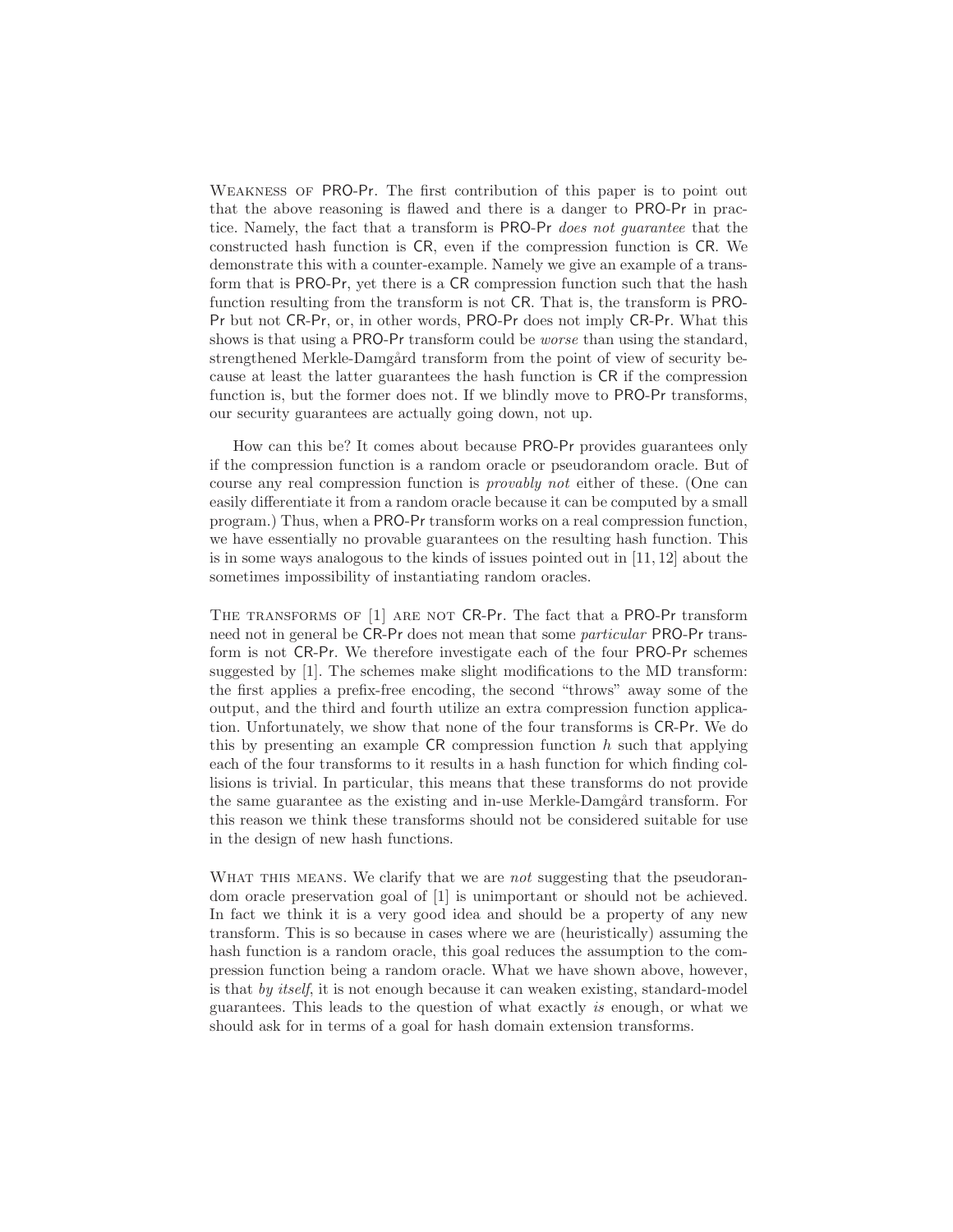MPP transforms. The two-step design paradigm in current use is compelling because it reduces the cryptanalytic task of providing CR of the hash function to certifying only that the compression function has the same property. It makes sense to seek other attributes via the appropriate extension of this paradigm. We suggest that, if we want a hash function with properties  $P_1, \ldots, P_n$  then we should  $(1)$  design a compression function h with the goal of having properties  $P_1, \ldots, P_n$ , and (2) apply a domain extension transform H that provably preserves  $P_i$  for every  $i \in [1..n]$ . We call such a compression function a multiproperty one, and we call such a transform a multi-property-preserving domain extension transform (from now on simply an MPP transform). Note that we want a *single* transform that preserves multiple properties, resulting in a single, multi-property hash function, as opposed to a transform per property which would result in not one but numerous hash functions. We suggest that multiproperty preservation is the goal a transform should target.

PROPERTIES TO PRESERVE. Of course the next question to ask is which properties our MPP domain extension transform should preserve. We wish, of course, that the transform continue to be CR-Pr, meaning that it preserve CR. The second thing we ask is that it be pseudorandom function preserving (PRF-Pr). That is, if an appropriately keyed version of the compression function is a PRF then the appropriately keyed version of the hash function must be a PRF too. This goal is important due to the many uses of hash functions as MACs and PRFs via keying as mentioned above. Indeed, if we have a compression function that can be keyed to be a PRF and our transform is PRF-Pr then obtaining a PRF or MAC from a hash function will be simple and the construction easy to justify. The final goal we will ask is that the transform be PRO-Pr. Compelling arguments in favor of this goal were made at length in [1] and briefly recalled above.

To be clear, we ask that, for a transform  $H$  to be considered suitable, one should do the following. First, prove that  $H<sup>h</sup>$  is CR using only the fact that h is CR. Then show that  $H^h$  is a pseudorandom oracle when h is a pseudorandom oracle. Finally, use some natural keying strategy to key  $H<sup>h</sup>$  and assume that h is a good PRF, then prove that  $H^h$  is also a good PRF. We note that such a MPP transform will not suffer from the weakness of the transforms of [1] noted above because it will be not only PRO-Pr but also CR-Pr and PRF-Pr.

New transform. There is to date no transform with all the properties above. (Namely, that it is PRO-Pr, CR-Pr and PRF-Pr.) The next contribution of this paper is a new transform EMD (Enveloped Merkle-Damgård) which is the first to meet our definition of hash domain extension security: EMD is proven to be CR-Pr, PRO-Pr, and PRF-Pr. The transform is simple and easy to implement in practice (see the figure in Section 5). It combines two mechanisms to ensure that it preserves all the properties of interest. The first mechanism is the well-known Merkle-Damgård strengthening  $[2]$ : we always concatenate an input message with the 64-bit encoding of its length. This ensures that EMD is CR-Pr. The second mechanism is the use of an "envelope" to hide the internal MD iteration — we apply the compression function in a distinguished way to the output of the plain MD iteration. Envelopes in this setting were previously used by the NMAC and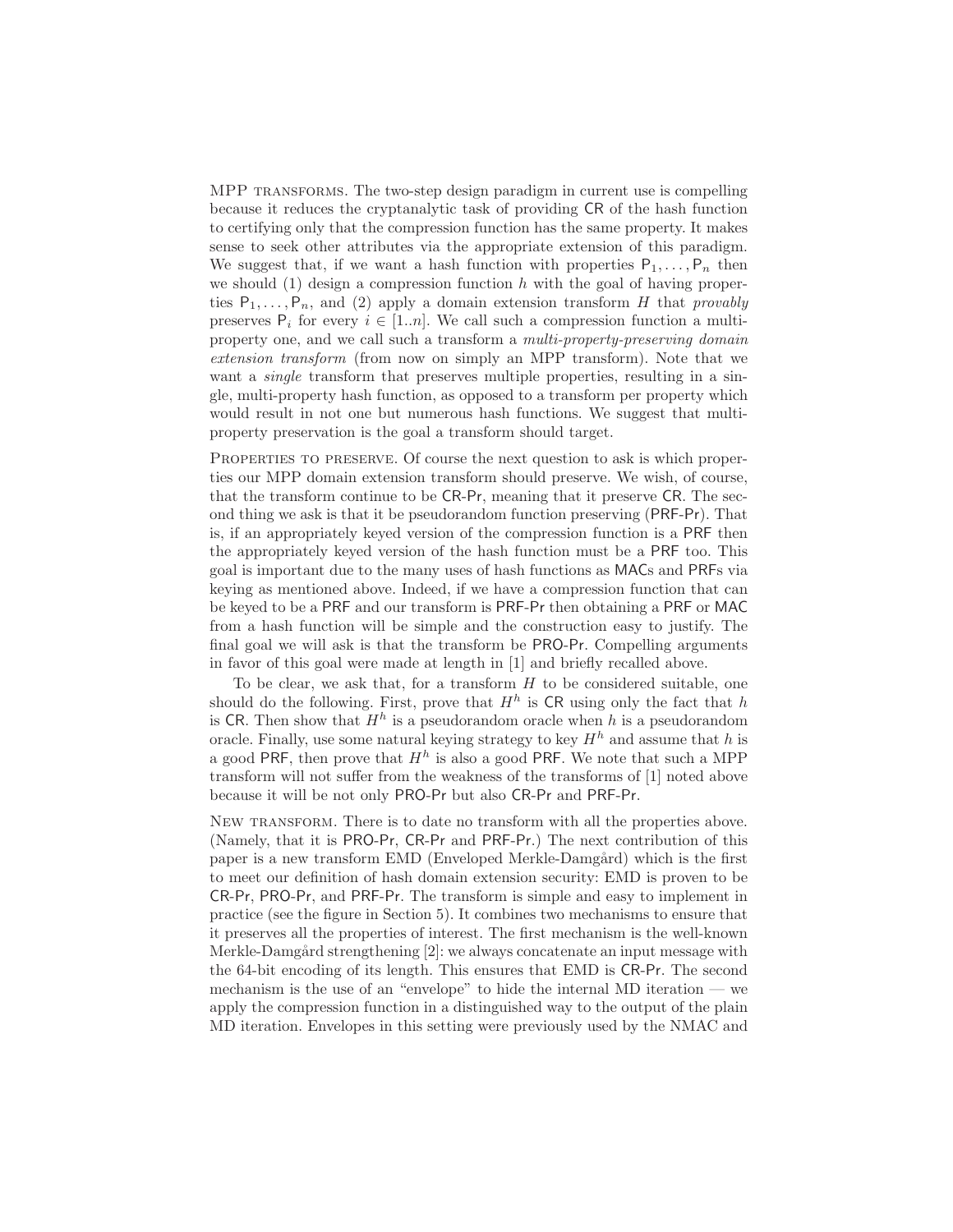| <b>Transform</b>       |                | CR-Pr PRO-Pr PRF-Pr           |      | Uses of h for $ M  = b > d$  |
|------------------------|----------------|-------------------------------|------|------------------------------|
| Plain MD (MD)          | N <sub>o</sub> | No                            | No   | $\lceil (b+1)/d \rceil$      |
| Strengthened MD (SMD)  | [2,3]          | N <sub>o</sub>                | No   | $[(b+1+64)/d]$               |
| Prefix-Free (PRE)      | $\rm No$       | 1                             | [13] | $[(b+1)/(d-1)]$              |
| Chop Solution (CHP)    | No.            | 1                             |      | $\lceil (b+1)/d \rceil$      |
| NMAC Construction (NT) | No             | 1                             |      | $1 + \lceil (b+1)/d \rceil$  |
| HMAC Construction (HT) | No             | [1]                           | 2    | $2 + \lceil (b+1)/d \rceil$  |
| Enveloped MD (EMD)     | [2]            | Thm. $1 \vert$ Thm. $2 \vert$ |      | $\lceil (b+1+64+n)/d \rceil$ |

Fig. 1. Comparison of transform security and efficiency when applied to a compression function h:  $\{0,1\}^{n+d} \to \{0,1\}^n$ . The last column specifies the number of calls to h needed to hash a b-bit message M (where  $b \geq d$ ) under each transform and a typical padding function (which minimally adds a bit of overhead).

HMAC constructions [4] to build PRFs out of compression functions, and again in two of the PRO-Pr transforms of [1], which were also based on NMAC and HMAC. We utilize the envelope in a way distinct from these prior constructions. Particularly, we include message bits as input to the envelope, which increases the efficiency of the scheme. Second, we utilize a novel reduction technique in our proof that EMD is PRO-Pr to show that simply fixing  $n$  bits of the envelope's input is sufficient to cause the last application of the random oracle to behave independently with high probability. This simple solution allows our transform to be PRO-Pr using a single random oracle without using the other work-arounds previously suggested (e.g., prefix-free encodings or prepending a block of zeros to input messages). A comparison of various transforms is given in Fig. 1.

PATCHING EXISTING TRANSFORMS. We remark that it is possible to patch the transforms of  $[1]$  so that they are CR-Pr. Namely, one could use Merke-Damgård strengthening, which they omitted. However our transform still has several advantages over their transforms. One is that ours is cheaper, i.e. more efficient, and this matters in practice. Another is that ours is PRF-Pr. A result of [13] implies that one of the transforms of [1] is PRF-Pr, but whether or not this is true for the others is not clear.

WHENCE THE COMPRESSION FUNCTION? We do not address the problem of constructing a multi-property compression function. We presume that this can and will be done. This assumption might seem questionable in light of the recent collision-finding attacks [14, 15] that have destroyed some hash functions and tainted others. But we recall that for block ciphers, the AES yielded by the NIST competition was not only faster than DES but seems stronger and more elegant. We believe it will be the same for compression functions, namely that the planned NIST hash function competition will lead to compression functions having the properties (CR and beyond) that we want, and perhaps without increase, or even with decrease, in cost, compared to current compression functions. We also note that we are not really making new requirements on the compression function; we are only making explicit requirements that are implicit even in current usage.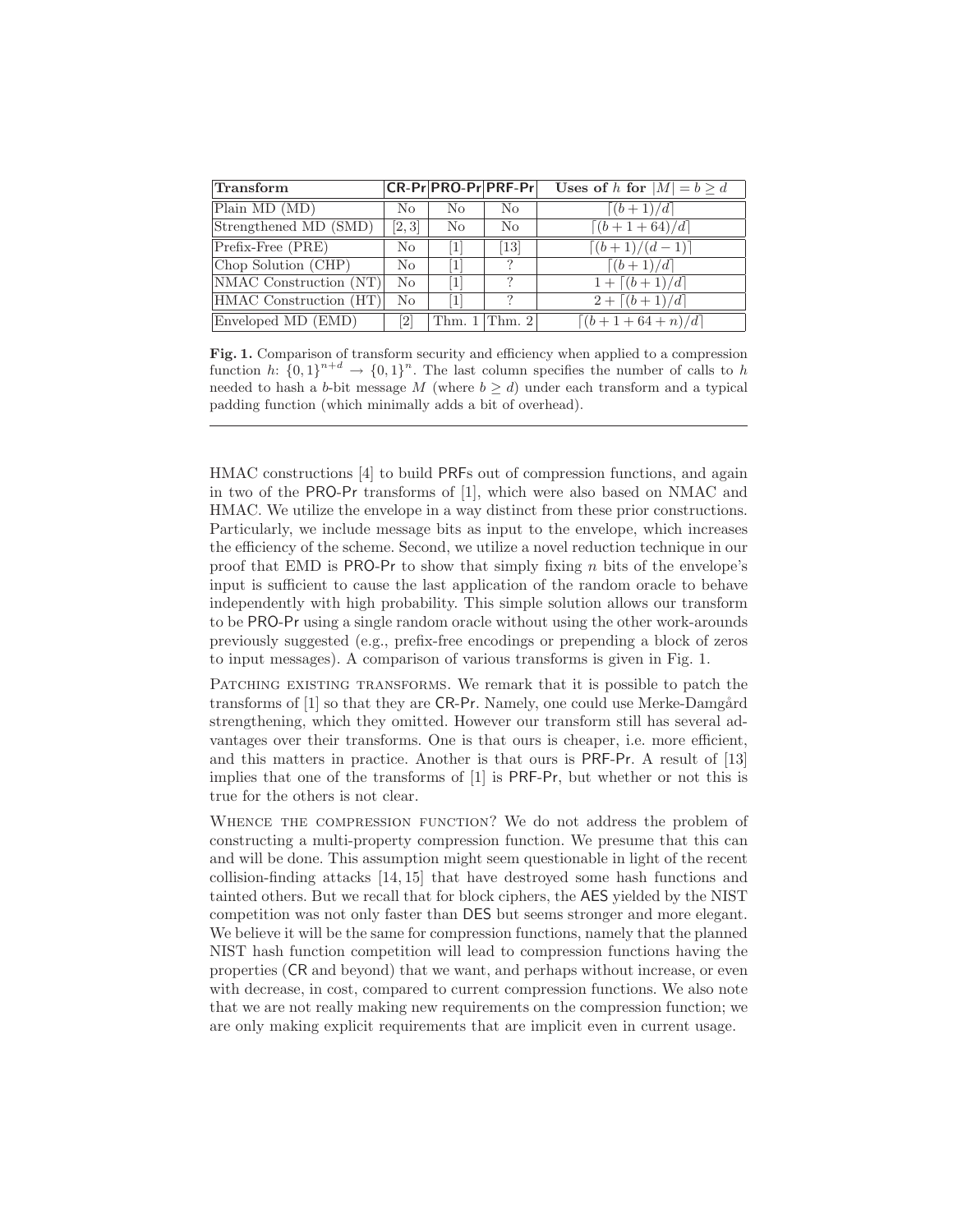FAMILIES OF COMPRESSION FUNCTIONS. Several works [16–18] consider a setting where compression and hash functions are families rather than individual functions, meaning, like block ciphers, have an extra, dedicated key input. In contrast, we, following  $[4, 1, 5]$ , adopt the setting of current practical cryptographic compression and hash functions where there is no such dedicated key input. An enveloping technique similar to that of EMD is used in the Chain-Shift construction of Maurer and Sjödin [18] for building a VIL MAC out of a FIL MAC in the dedicated key input setting. We further discuss this setting, and their work, in the full version of the paper [19].

## 2 Definitions

NOTATION. Let  $D = \{0, 1\}^d$  and  $D^+ = \bigcup_{i \geq 1} \{0, 1\}^{id}$ . We denote pairwise concatenation by  $\parallel$ , e.g. M  $\parallel$  M'. We will often write the concatenation of a sequence of string by  $M_1 \cdots M_k$ , which translates to  $M_1 || M_2 || \ldots || M_k$ . For brevity, we define the following semantics for the notation  $M_1 \cdots M_k \stackrel{d}{\leftarrow} M$  where M is a string of |M| bits: 1) define  $k = \lfloor |M|/d \rfloor$  and 2) if  $|M| \mod d = 0$ then parse M into  $M_1, M_2, \ldots, M_k$  where  $|M_i| = d$  for  $1 \leq i \leq k$ , otherwise parse M into  $M_1, M_2, ..., M_{k-1}, M_k$  where  $|M_i| = d$  for  $1 \le i \le k-1$  and  $|M_k| = |M| \bmod d$ . For any finite set S we write  $s \stackrel{\$}{\leftarrow} S$  to signify uniformly choosing a value  $s \in S$ .

ORACLE TMS, RANDOM ORACLES, AND TRANSFORMS. Cryptographic schemes, adversaries, and simulators are modeled as Oracle Turing Machines (OTM) and are possibly given zero or more oracles, each being either a random oracle or another OTM (note that when used as an oracle, an OTM maintains state across queries). We allow OTMs to expose a finite number of interfaces: an OTM  $N = (N_1, N_2, \ldots, N_l)$  exposes interfaces  $N_1, N_2, \ldots, N_l$ . For brevity, we write  $M^N$  to signify that M gets to query all the interfaces of N. For a set Dom and finite set Rng we define a random function by the following TM accepting inputs  $X \in Dom$ :

Algorithm RF<sub>Dom,Rng</sub>(X):  
\n**if** 
$$
T[X] = \bot
$$
 **then**  $T[X] \stackrel{s}{\leftarrow} Rng$   
\n**ret**  $T[X]$ 

where  $T$  is a table everywhere initialized to  $\bot$ . This implements a random function via lazy sampling (which allows us to reason about the case in which Dom is infinite). In the case that  $Dom = \{0,1\}^d$  and  $Rng = \{0,1\}^r$  we write  $\mathsf{RF}_{d,r}$ in place of  $RF_{Dom,Rng}$ . We similarly define  $RF_{d,Rng}$  and  $RF_{Dom,r}$  in the obvious ways and write  $RF_{*,r}$  in the special case that  $Dom = \{0,1\}^*$ . A random oracle is simply a public random function: all parties (including the adversary) are given access. We write  $f, g, \ldots = RF_{Dom,Rng}$  to signify that  $f, g, \ldots$  are independent random oracles from Dom to Rng. A transform C describes how to utilize an arbitrary compression function to create a variable-input-length hash function. When we fix a particular compression function  $f$ , we get the associated cryptographic scheme  $C^f \equiv C[f]$ .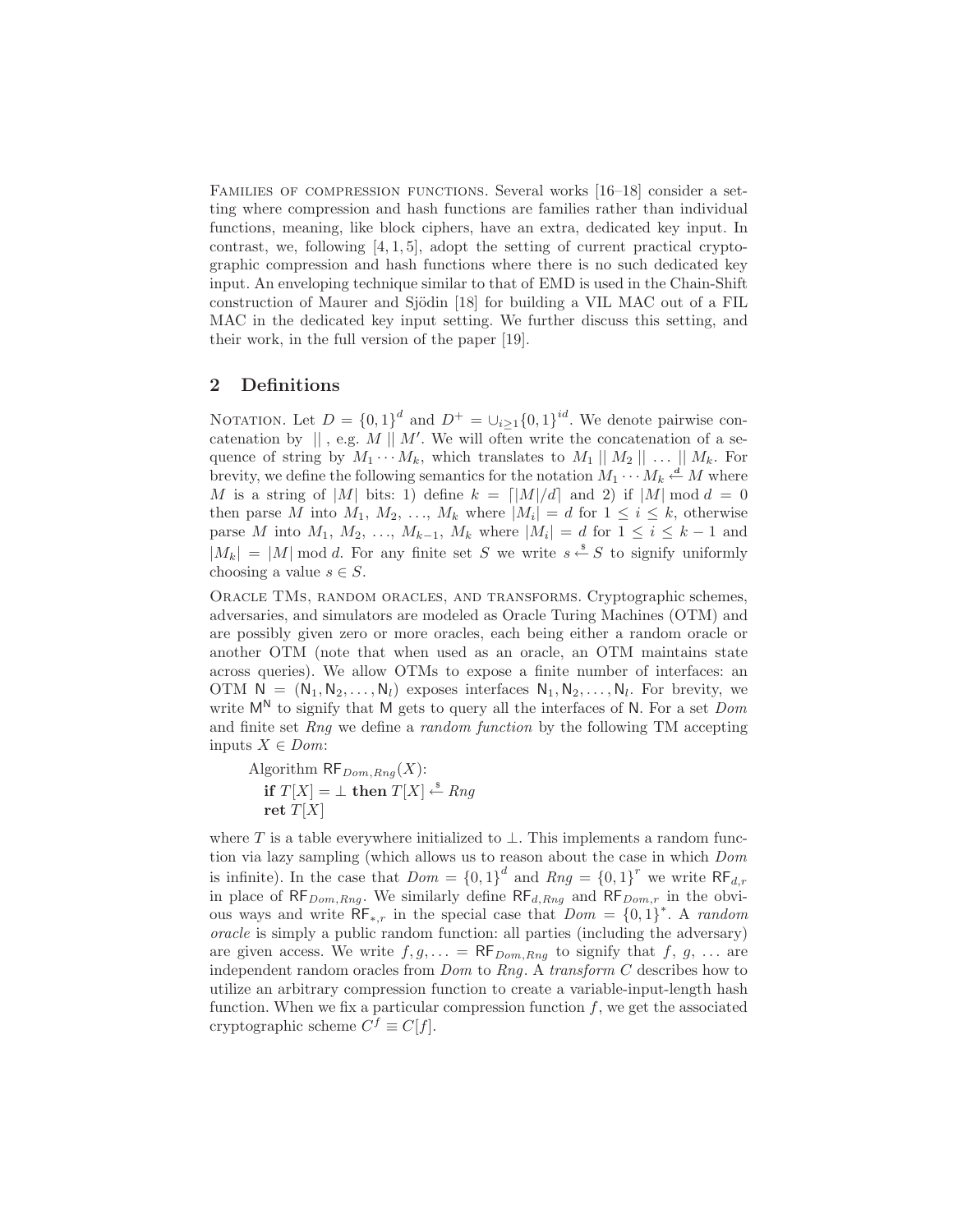COLLISION RESISTANCE. We consider a function  $F$  to be collision resistant  $(CR)$ if it is computationally infeasible to find any two messages  $M \neq M'$  such that  $F(M) = F(M')$ . For the rest of the paper we use h to always represent a collisionresistant compression function with signature h:  ${0,1}^{d+n} \rightarrow {0,1}^n$ .

Note our definition of CR is informal. The general understanding in the literature is that a formal treatment requires considering keyed families. But practical compression and hash functions are not keyed when used for CR. (They can be keyed for use as MACs or PRFs.) And in fact, our results on CR are still formally meaningful because they specify explicit reductions.

PRFs. Let F: Keys  $\times$  Dom  $\rightarrow$  Rng be a function family. Informally, we consider  $F$  a pseudorandom function family (PRF) if no reasonable adversary can succeed with high probability at distinguishing between  $F(K, \cdot)$  for  $K \stackrel{\$}{\leftarrow} Keys$ and a random function  $f = RF_{Dom,Rng}$ . More compactly we write the prfadvantage of an adversary A as

$$
\mathbf{Adv}_{F}^{\mathrm{prf}}(A) = \Pr\left[K \xleftarrow{\$} K \, \text{keys}; A^{F(K, \cdot)} \Rightarrow 1\right] - \Pr\left[A^{f(\cdot)} \Rightarrow 1\right]
$$

where the probability is taken over the random choice of  $K$  and the coins used by A or by the coins used by  $f$  and A. For the rest of the paper we use  $e$  to always represent a PRF with signature  $e: \{0,1\}^{d+n} \to \{0,1\}^n$  that is keyed through the low n bits of the input.

PROs. The indifferentiability framework [10] generalizes the more typical indistinguishability framework (e.g., our definition of a PRF above). The new framework captures the necessary definitions for comparing an object that utilizes public components (e.g., fixed-input-length (FIL) random oracles) with an ideal object (e.g., a variable-input-length (VIL) random oracle). Fix some number  $l$ . Let  $C^{f_1,...,f_l}$ :  $Dom \rightarrow Rng$  be a function for random oracles  $f_1,...,f_l = RF_{D,R}$ . Then let  $S^{\mathcal{F}} = (S_1, \ldots, S_l)$  be a simulator OTM with access to a random oracle  $\mathcal{F} = \mathsf{RF}_{Dom,Rng}$  and which exposes interfaces for each random oracle utilized by C. (The simulator's goal is to mimic  $f_1, \ldots, f_l$  in such a way as to convince an adversary that  $\mathcal F$  is  $C$ .) The pro-advantage of an adversary  $A$  against  $C$  is the difference between the probability that A outputs a one when given oracle access to  $C^{f_1,...,f_l}$  and  $f_1,...,f_l$  and the probability that A outputs a one when given oracle access to  $\mathcal F$  and  $S^{\mathcal F}$ . More succinctly we write that the pro-advantage of A is

$$
\mathbf{Adv}_{C,S}^{\mathrm{pro}}(A) = \left| \Pr \left[ A^{C^{f_1,...,f_l},f_1,...,f_l} \Rightarrow 1 \right] - \Pr \left[ A^{\mathcal{F},S^{\mathcal{F}}} \Rightarrow 1 \right] \right|
$$

where, in the first case, the probability is taken over the coins used by the random oracles and A and, in the second case, the probability is over the coins used by the random oracles,  $A$ , and  $S$ . For the rest of the paper we use f to represent a random oracle  $RF_{d+n,n}$ .

Resources. We give concrete statements about the advantage of adversaries using certain resources. For prf-adversaries we measure the total number of queries  $q$  made and the running time  $t$ . For pro-adversaries we measure the total number of *left queries*  $q_L$  (which are either to C or F) and the number of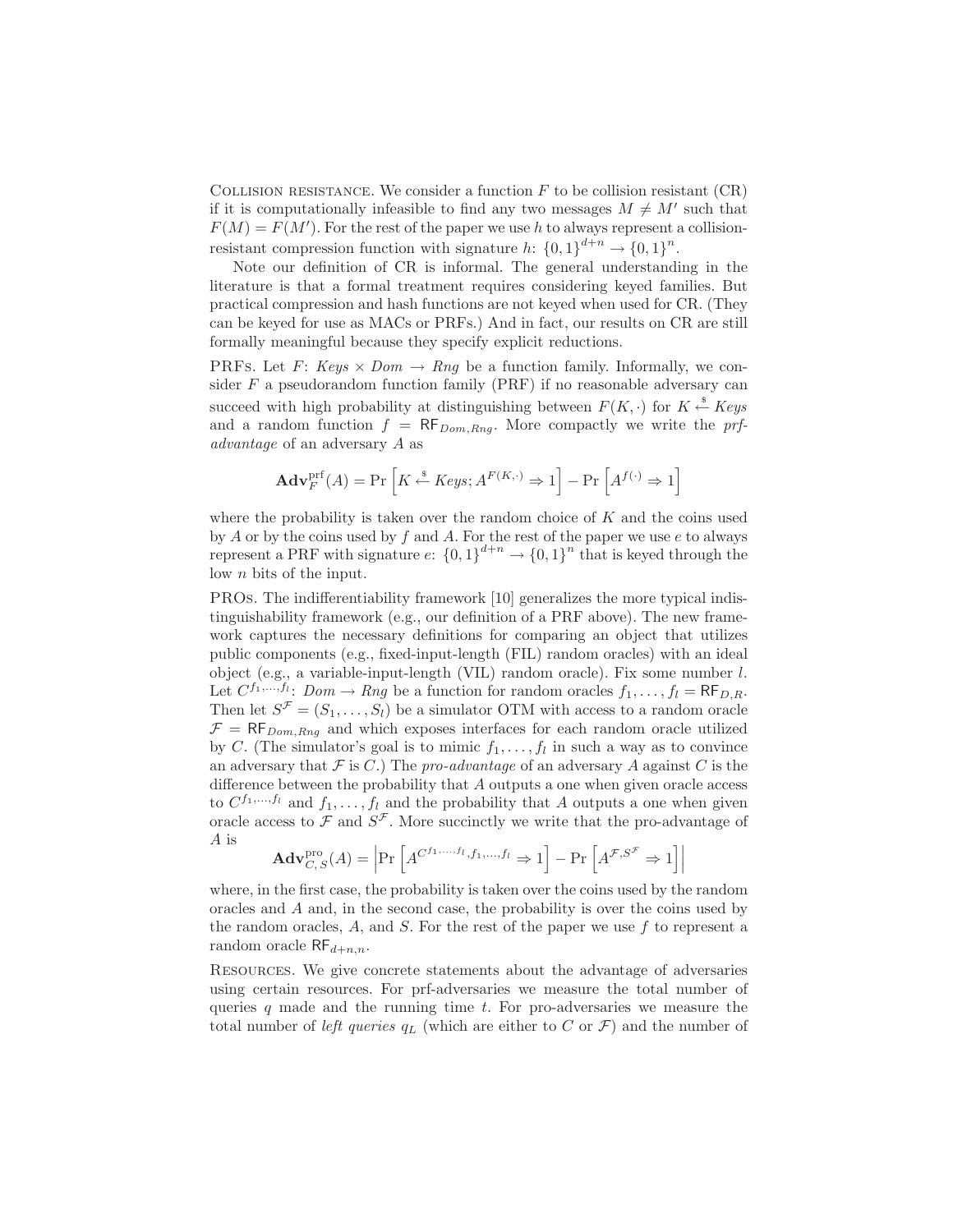right queries  $q_i$  made to each oracle  $f_i$  or simulator interface  $S_i$ . We also specify the resources utilized by simulators. We measure the total number of queries  $q_S$ to  $\mathcal F$  and the maximum running time  $t_S$ . Note that these values are generally functions of the number of queries made by an adversary (necessarily so, in the case of  $t_S$ ).

POINTLESS QUERIES. In all of our proofs (for all notions of security) we assume that adversaries make no *pointless queries*. In our setting this particularly means that adversaries are never allowed to repeat a query to an oracle.

### 3 Domain Extension using Merkle-Damgård

THE MERKLE-DAMGÅRD TRANSFORM. We focus on variants of the Merkle-Damgård transform. Let  $c: \{0,1\}^{d+n} \to \{0,1\}^n$  be an arbitrary fixed-inputlength function. Using it, we wish to construct a family of variable-input-length functions  $F^c$ :  $\{0,1\}^n \times \{0,1\}^n \rightarrow \{0,1\}^n$ . We start by defining the Merkle-Damgård iteration  $c^+$ :  $D^+ \rightarrow \{0,1\}^n$  by the algorithm specified below.



Since I is usually fixed to a constant, the function  $c^+$  only works for strings that are a multiple of d bits. Thus we require a padding function  $\text{pad}(M)$ , which for any string  $M \in \{0,1\}^*$  returns a string Y for which |Y| is a multiple of d. We require that pad is one-to-one (this requirement is made for all padding functions in this paper). A standard instantiation for pad is to append to the message a one bit and then enough zero bits to fill out a block. Fixing some  $IV \in \{0,1\}^n$ , we define the *plain Merkle-Damgård transform*  $MD[c] = c^{+}(IV, pad(\cdot)).$ 

Keying strategies. In this paper we discuss transforms that produce keyless schemes. We would also like to utilize these schemes as variable-input-length PRFs, but this requires that we use some keying strategy. We focus on the key $via$ -IV strategy. Under this strategy, we replace constant initialization vectors with randomly chosen keys of the same size. For example, if  $e$  is a particular PRF, then keyed MD<sup>e</sup> would be defined as  $MD_K^e(M) = e^+(K, \text{pad}(M))$  (it should be noted that this is not a secure PRF). We will always signify the keyed version of a construction by explicitly including the keys as subscripts.

Multi-property preservation. We would like to reason about the security of MD and its variants when we make assumptions about c. Phrased another way, we want to know if a transform such as MD *preserves* security properties of the underlying compression function. We are interested in collision-resistance preservation, PRO preservation, and PRF preservation. Let C be a transform that works on functions from  $\{0,1\}^{d+n}$  to  $\{0,1\}^n$ . Let  $h: \{0,1\}^{d+n} \to \{0,1\}^n$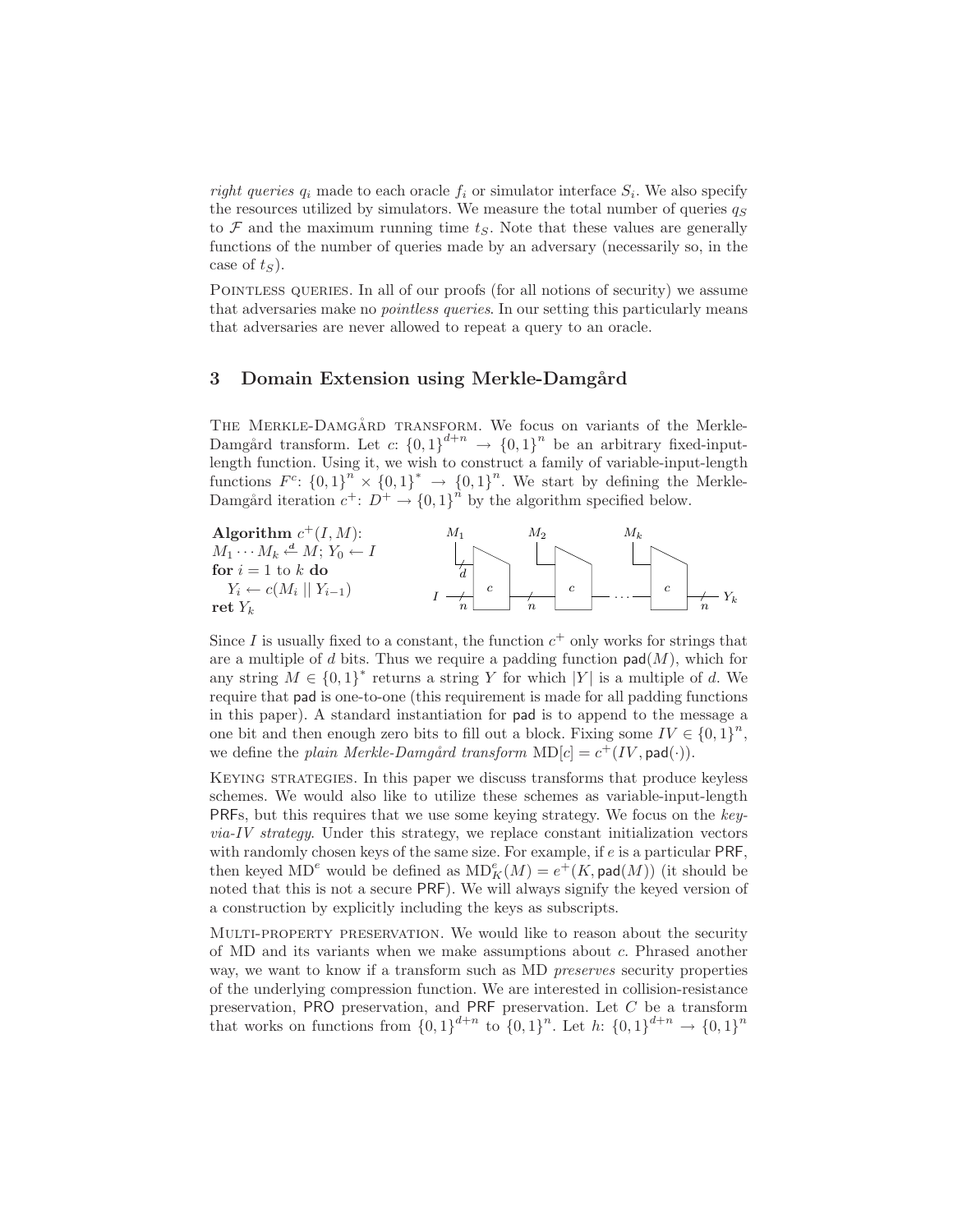be a collision-resistant hash function. Then we say that  $C$  is *collision-resistance* preserving (CR-Pr) if the scheme  $C^h$  is collision-resistant. Let  $f = RF_{d+n,n}$  be a random oracle. Then we say that  $C$  is *pseudorandom oracle preserving* (PRO-Pr) if the scheme  $C^f$  is a pseudorandom oracle. Let  $e: \{0,1\}^{d+n} \to \{0,1\}^n$  be an arbitrary PRF (keyed via the low n bits). Then we say that  $C$  is *pseudorandom* function preserving (PRF-Pr) if the keyed-via-IV scheme  $C_K^e$  is a PRF. A transform for which all of the above holds is considered multi-property preserving.

Security of MD and SMD. It is well known that MD is neither CR-Pr, PRO-Pr, or PRF-Pr [2, 3, 13, 1]. The first variant that was proven CR-Pr was so-called MD with strengthening, which we denote by SMD. In this variant, the padding function is replaced by one with the following property: for  $M$  and  $M'$  with  $|M| \neq |M'|$  then  $M_k \neq M'_k$  (the last blocks after padding are distinct). A straightforward way to achieve a padding function with this property is to include an encoding of the message length in the padding. In many implementations, this encoding is done using 64 bits [20], which restricts the domain to strings of length no larger than  $2^{64}$ . We therefore fix some padding function pad64(M) that takes as input a string  $M$  and returns a string  $Y$  of length  $kd$  bits for some number k such that the last 64 bits of Y are an encoding of  $|M|$ . Using this padding function we define the *strengthened MD transform*  $SMD[c] = c^{+}(IV, \text{pad64}(.))$ . We emphasize the fact that preservation of collision-resistance is *strongly de*pendent on the choice of padding function. However, this modification to MD is alone insufficient for rendering SMD either PRF-Pr or PRO-Pr due to simple length-extension attacks [13, 1].

## 4 Orthogonality of Property Preservation

In this section we illustrate that property preservation is orthogonal. Previous work [1] has already shown that collision-resistance preservation does not imply pseudorandom oracle preservation. We investigate the inverse: does a transform being PRO-Pr imply that it is also CR-Pr? We answer this in the negative by showing how to construct a PRO-Pr transform that is not CR-Pr. While this result is sufficient to refute the idea that PRO-Pr is a stronger security goal for transforms, it does not necessarily imply anything about specific PRO-Pr transforms. Thus, we investigate the four transforms proposed by Coron et al. and show that all four fail to preserve collision-resistance. Finally, lacking a formally meaningful way of comparing pseudorandom oracle preservation and pseudorandom function preservation (one resulting in keyless schemes, the other in keyed), we briefly discuss whether the proposed transforms are PRF-Pr.

### 4.1 PRO-Pr does not imply CR-Pr

Let  $n, d > 0$  and  $h: \{0, 1\}^{d+n} \to \{0, 1\}^n$  be a collision-resistant hash function and  $f = RF_{d+n,n}$  be a random oracle. Let  $Dom, Rng$  be non-empty sets and let  $C_1$  be a transform for which  $C_1^f \equiv C_1[f]$  is a pseudorandom oracle  $C_1^f$ :  $Dom \rightarrow Rng$ .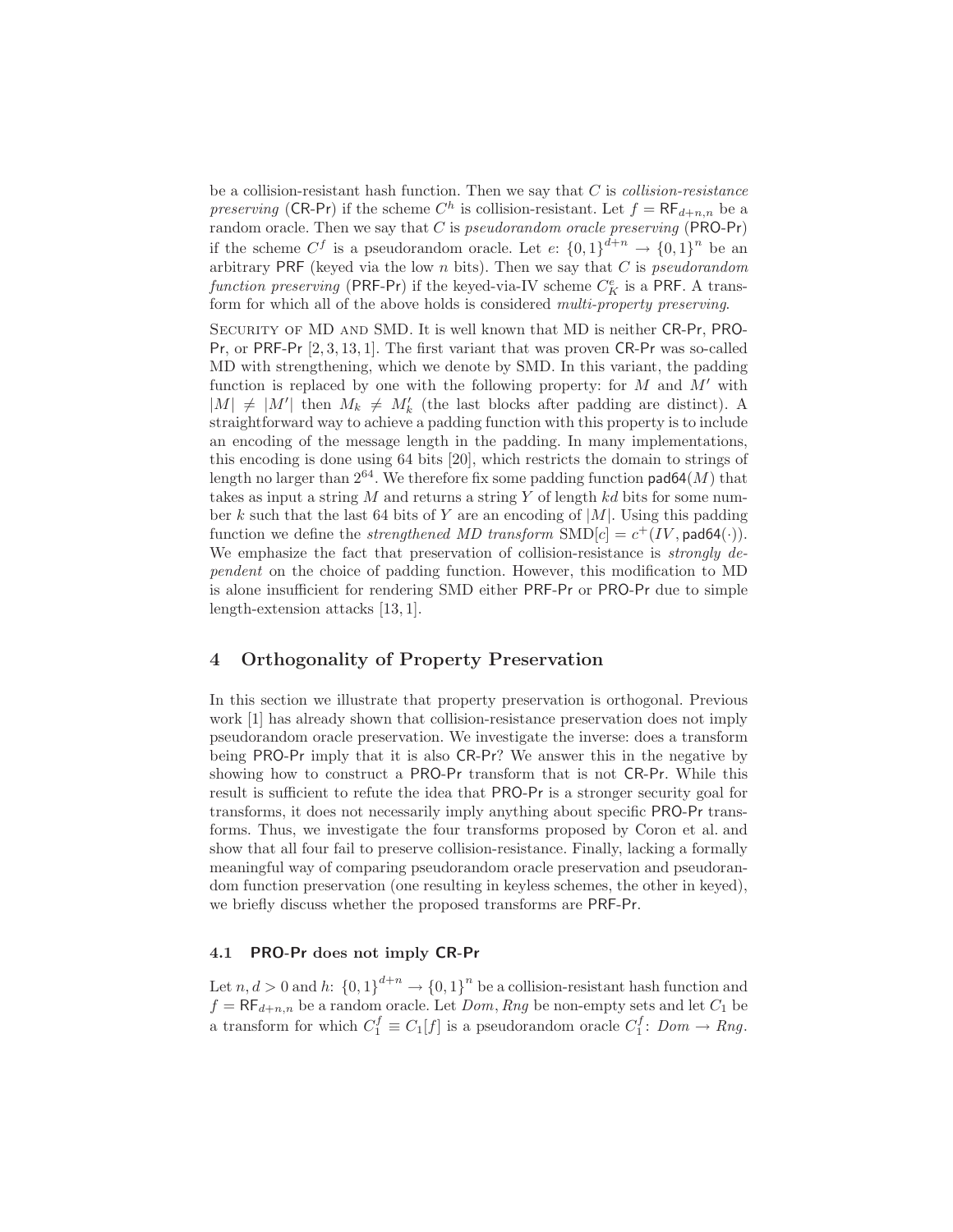| procedure Initialize procedure $C(X)$ | $\vert$ Game G0 $\vert$ Game G1                                                              |
|---------------------------------------|----------------------------------------------------------------------------------------------|
| 000 $f = RF_{d+n,n}$                  | 200 $Y \leftarrow C_1^f(X)$                                                                  |
| procedure $f(x)$<br>100 ret $f(x)$    | 201 if $f(0^{d+n}) = 0^n$ then $bad \leftarrow \text{true}; Y \leftarrow 0^n$<br>$202$ ret Y |
|                                       |                                                                                              |

Fig. 2. Games utilized in the proof of Proposition 1 to show that  $C_2^f$  is a PRO.

We create a transform  $C_2$  that is PRO-Pr but is not CR-Pr. In other words the resulting scheme  $C_2^f$ :  $Dom \rightarrow Rng$  is indifferentiable from a random oracle, but it is trivial to find collisions against the scheme  $C_2^h$  (even without finding collisions against h). We modify  $C_1[c]$  to create  $C_2[c]$  as follows. First check if  $c(0^{d+n})$  is equal to  $0^n$  and return  $0^n$  if that is the case. Otherwise we just follow the steps specified by  $C_1[c]$ . Thus the scheme  $C_2^f$  returns  $0^n$  for any message if  $f(0^{d+n}) = 0^n$ . Similarly the scheme  $C_2^h$  returns  $0^n$  for any message if  $h(0^{d+n}) = 0^n$ . The key insight, of course, is that the differing assumptions made about the oracle impact the likelihood of this occurring. If the oracle is a random oracle, then the probability is small: we prove below that  $C_2^f$  is a pseudorandom oracle. On the other hand, we now show how to easily design a collision-resistant hash function h that causes  $C_2^h$  to not be collision resistant. Let  $h'$ :  $\{0,1\}^{d+n} \to \{0,1\}^{n-1}$  be some collision-resistant hash function. Then  $h(M)$  returns  $0^n$  if  $M = 0^{d+n}$ , otherwise it returns  $h'(M) \parallel 1$ . Collisions found on  $h$  would necessarily translate into collisions for  $h'$ , which implies that  $h$  is collision-resistant. Furthermore since  $h(0^{d+n}) = 0^n$  we have that  $C_2^h(M) = 0^n$ for any message  $M$ , making it trivial to find collisions against  $C_2^h$ .

**Proposition 1.** [ $C_2$  is **PRO-Pr**] Let  $n, d > 0$  and Dom, Rng be non-empty sets and  $f = RF_{d+n,n}$  and  $\mathcal{F} = RF_{Dom,Rng}$  be random oracles. Let  $C_1^f$  be a pseudorandom oracle. Let  $C_2^f$  be the scheme as described above and let S be an arbitrary simulator. Then for any adversary  $A_2$  that utilizes  $q_L$  left queries,  $q_R$ right queries, and runs in time t, there exists an adversary  $A_1$  such that

$$
\mathbf{Adv}_{C_2,S}^{\text{pro}}(A_2) \leq \mathbf{Adv}_{C_1,S}^{\text{pro}}(A_1) + \frac{1}{2^n}.
$$

with  $A_1$  utilizing the same number of queries and time as  $A_2$ .

*Proof.* Let  $f = RF_{d+n,n}$  and  $\mathcal{F} = RF_{Dom,Rng}$  be random oracles. Let A be some pro-adversary against  $C_2^f$ . Let S be an OTM with an interface  $S_f$  that on  $(d+n)$ bit inputs returns n-bit strings. We utilize a simple game-playing argument in conjunction with a hybrid argument to bound the indifferentiability of  $C_2$  by that of  $C_1$  (with respect to simulator S). Figure 2 displays two games, game G0 (includes boxed statement) and game G1 (boxed statement removed). The first game G0 exactly simulates the oracles  $C_2^f$  and f. The second game G1 exactly simulates the oracles  $C_1^f$  and f. We thus have that  $Pr[A^{C_2^f, f} \Rightarrow 1] = Pr[A^{G_0} \Rightarrow 1]$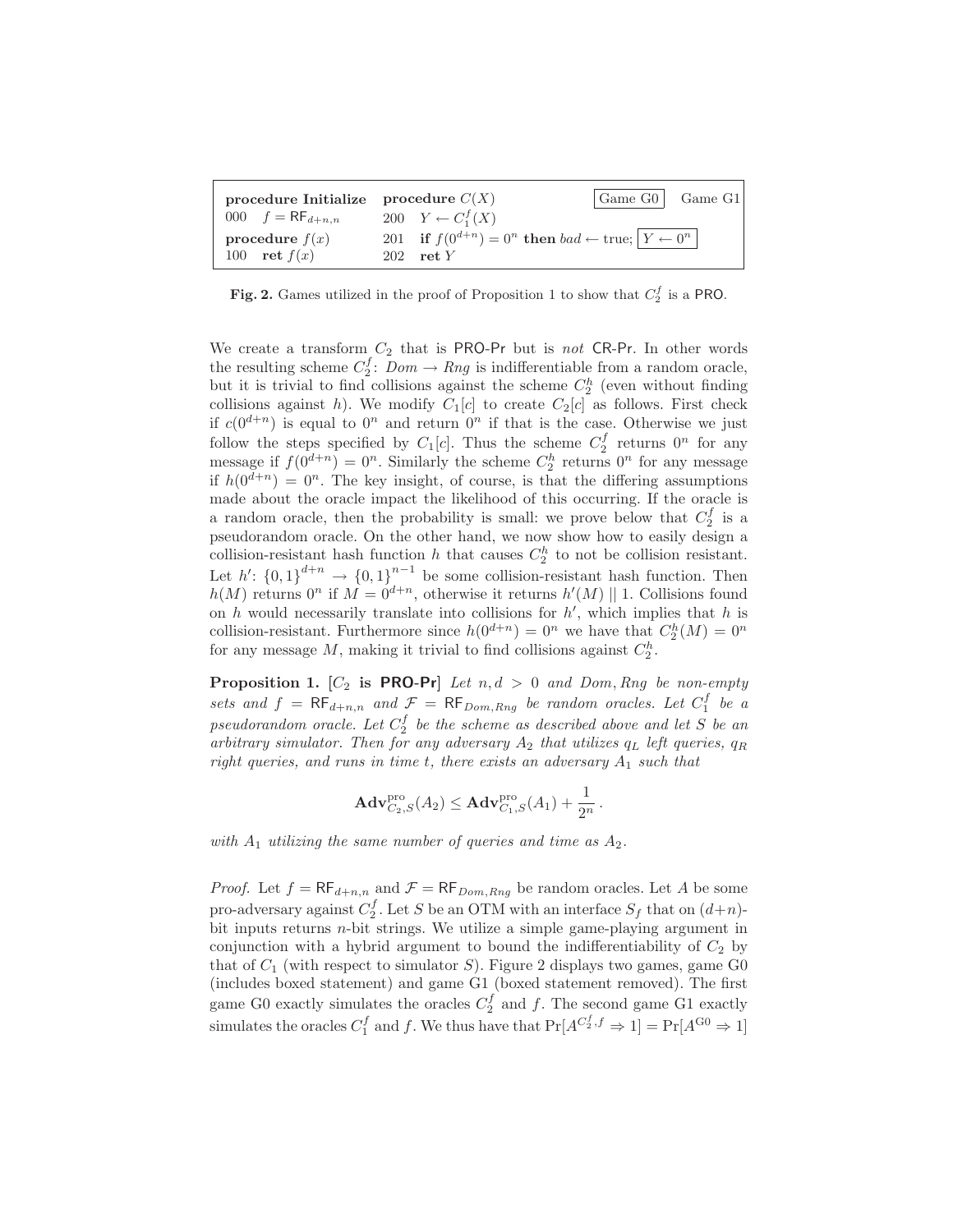| Prefix-free MD:<br>$ PRE[c] = c^+(IV, \text{padPF}(\cdot))$<br>where padPF: $\{0,1\}^* \to D^+$ is a prefix-free where $q: \{0,1\}^n \to \{0,1\}^n$ is a function<br>padding function | NMAC Transform:<br>$\text{NT}[c, g] = g(c^+(IV, \text{pad}(\cdot)))$                                  |
|---------------------------------------------------------------------------------------------------------------------------------------------------------------------------------------|-------------------------------------------------------------------------------------------------------|
| Chop Solution:<br>$[CHP[c] =$<br>first $n - s$ bits of $c^+(IV, \text{pad}(\cdot))$                                                                                                   | HMAC Transform:<br>$HT[c] =$<br>$c(c^+(IV, 0^d \mid \mid pad(\cdot)) \mid \mid 0^{d-n} \mid \mid IV)$ |

Fig. 3. The four MD variants proposed in [1] that are PRO-Pr but not CR-Pr.

and  $Pr[A^{C_1^f,f} \Rightarrow 1] = Pr[A^{G_1} \Rightarrow 1]$ . Since G0 and G1 are identical-until-bad we have by the fundamental lemma of game playing [21] that  $Pr[A^{G0} \Rightarrow 1]$  –  $Pr[A^{G_1} \Rightarrow 1] \leq Pr[A^{G_1} \text{ sets } bad]$ . The right hand side is equal to  $2^{-n}$  because f is a random oracle. Thus,

$$
\begin{aligned}\n\mathbf{Adv}_{C_2,S}^{\text{pro}}(A_2) &= \Pr\left[A^{\text{G0}} \Rightarrow 1\right] - \Pr\left[A^{\text{G1}} \Rightarrow 1\right] + \\
&\Pr\left[A^{\text{G1}} \Rightarrow 1\right] - \Pr\left[A^{\mathcal{F},S^{\mathcal{F}}} \Rightarrow 1\right] \\
&\leq \Pr\left[A^{\text{G1}} \text{ sets } bad\right] + \Pr\left[A^{C_1^f,f} \Rightarrow 1\right] - \Pr\left[A^{\mathcal{F},S^{\mathcal{F}}} \Rightarrow 1\right] \\
&= \frac{1}{2^n} + \mathbf{Adv}_{C_1,S}^{\text{pro}}(A_1)\,. \n\end{aligned}
$$

⊓⊔

#### 4.2 Insecurity of Proposed PRO-Pr Transforms

Collision-resistance preservation. The result above tells us that PRO-Pr does not imply CR-Pr for arbitrary schemes. What about MD variants? One might hope that the mechanisms used to create a PRO-Pr MD variant are sufficient for rendering the variant CR-Pr also. This is not true. In fact all previously proposed MD variants proven to be PRO-Pr are not CR-Pr. The four variants are summarized in Fig. 3 and below, see [1] for more details.

The first transform is *Prefix-free MD* specified by  $\text{PRE}[c] = c^+(IV, \text{padPF}(\cdot)).$ It applies a prefix-free padding function padPF to an input message and then uses the MD iteration. The padding function padPF must output strings that are a multiple of d bits with the property that for any two strings  $M \neq M'$ , padPF( $M$ ) is not a prefix of padPF( $M'$ ). The Chop solution simply drops s bits from the output of the MD iteration applied to a message. The NMAC transform applies a second, distinct compression function to the output of an MD iteration; it is defined by  $NT[c, g] = g(c^+(IV, pad(\cdot)))$ , where g is a function from n bits to n bits (distinct from  $h$ ). Lastly, the  $HMAC$  Transform is defined by  $HT[c] = c(c^+(IV, 0^d \mid \text{pad}(\cdot)) \mid \mid 0^{d-n} \mid \mid IV)$ . This transform similarly utilizes enveloping: the MD iteration is fed into  $c$  in a way that distinguishes this last call from the uses of  $c$  inside the MD iteration. The prepending of a  $d$ -bit string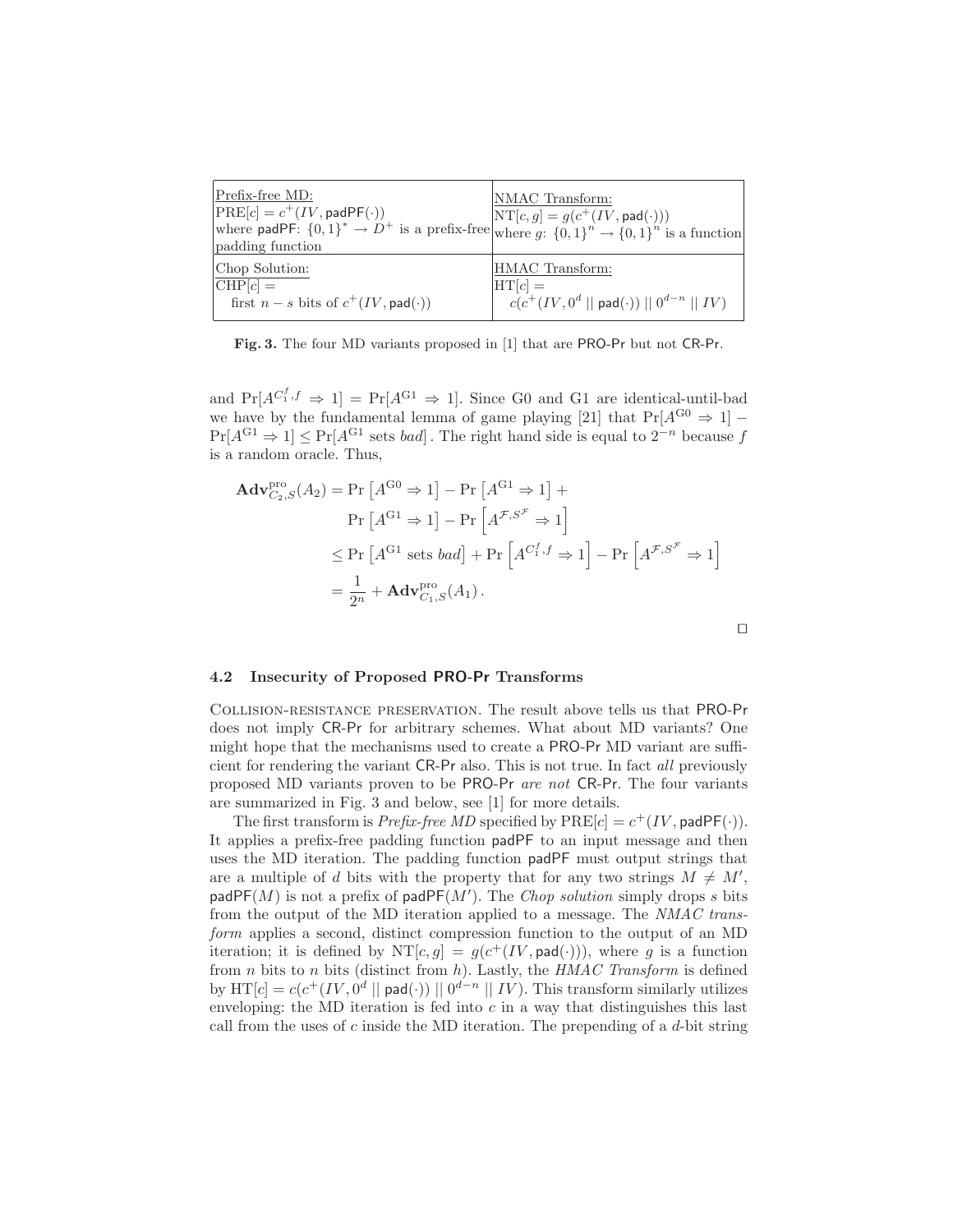of zeros to an input message helps ensure that the envelope acts differently than the first compression function application.

Let  $IV = 0<sup>n</sup>$ . We shall use the collision-resistant hash function h that maps  $0^{d+n}$  to  $0^n$  (defined in Sect. 4.1). We first show that the PRE construction, while being PRO-Pr for all prefix-free encodings, is not CR-Pr for all prefixfree encodings. Let  $\mathsf{padPF}(M) = g_2(M)$  from Sect. 3.3 of [1]. Briefly,  $g_2(M)$  =  $0 \parallel M_1, \ldots, 0 \parallel M_{k-1}, 1 \parallel M_k$  for  $M_1 \parallel \cdots \parallel M_k \stackrel{d-1}{\leftarrow} M \parallel 10^r$ , where  $r = (d 1) - ((|M| + 1) \mod d - 1)$ . (That is we append a one to M, and then enough zero's to make a string with length a multiple of  $d-1$ .) Now let  $X = 0^{d-1}$ and  $Y = 0^{2(d-1)}$ . Then we have that  $\text{PRE}^h(X) = \text{PRE}^h(Y)$  and no collisions against h occur. We should note that some prefix-free encodings will render PRE CR-Pr, for example any that also include strengthening. The important point here is that strengthening does not ensure prefix-freeness and vice-versa.

For the other three constructions, we assume that  $\text{pad}(M)$  simply appends a one and then enough zeros to make a string with length a multiple of d. Let  $X = 0^d$  and  $Y = 0^{2d}$ . Then we have that  $CHP^h(X) = CHP^h(Y)$  and  $NT^{h}(X) = NT^{h}(Y)$  and  $HT^{h}(X) = HT^{h}(Y)$ . Never is there a collision generated against h.

The straightforward counter-examples exploit the weakness of the basic MD transform. As noted previously, the MD transform does not give any guarantees about collision resistance, and only when we consider particular padding functions (i.e., pad64) can we create a CR-Pr transform. Likewise, we have illustrated that the mechanisms of prefix-free encodings, dropping output bits, and enveloping do nothing to help ensure collision-resistance is preserved, even though they render the transforms PRO-Pr. To properly ensure preservation of both properties, we must specify transforms that make use of mechanisms that ensure collision-resistance preservation and mechanisms that ensure pseudorandom oracle preservation. In fact, it is likely that adding strengthening to these transforms would render them CR-Pr. However, as we show in the next section, our new construction (with strengthening) is already more efficient than these constructions (without strengthening).

PRF preservation. It is not formally meaningful to compare PRF preservation with PRO preservation, since the resulting schemes in either case are different types of objects (one keyed and one keyless). However we can look at particular transforms. Of the four proposed by Coron et al. only PRE is known to be PRF-Pr. Let e be a PRF. Since we are using the key-via-IV strategy, the keyed version of PRE<sup>e</sup> is  $\text{PRE}_K^e(M) = e^+(K, \text{padPF}(M))$ . This is already known to be a good PRF [13]. As for the other three transforms, it is unclear whether any of them are PRF-Pr. For NT, we note that the security will depend greatly on the assumptions made about q. If q is a separately keyed PRF, then we can apply the proof of NMAC [4]. On the other hand, if  $g$  is not one-way, then an adversary can determine the values produced by the underlying MD iteration and mount simple length-extension attacks. Instead of analyzing these transforms further (which are not CR-Pr anyway), we look at a new construction.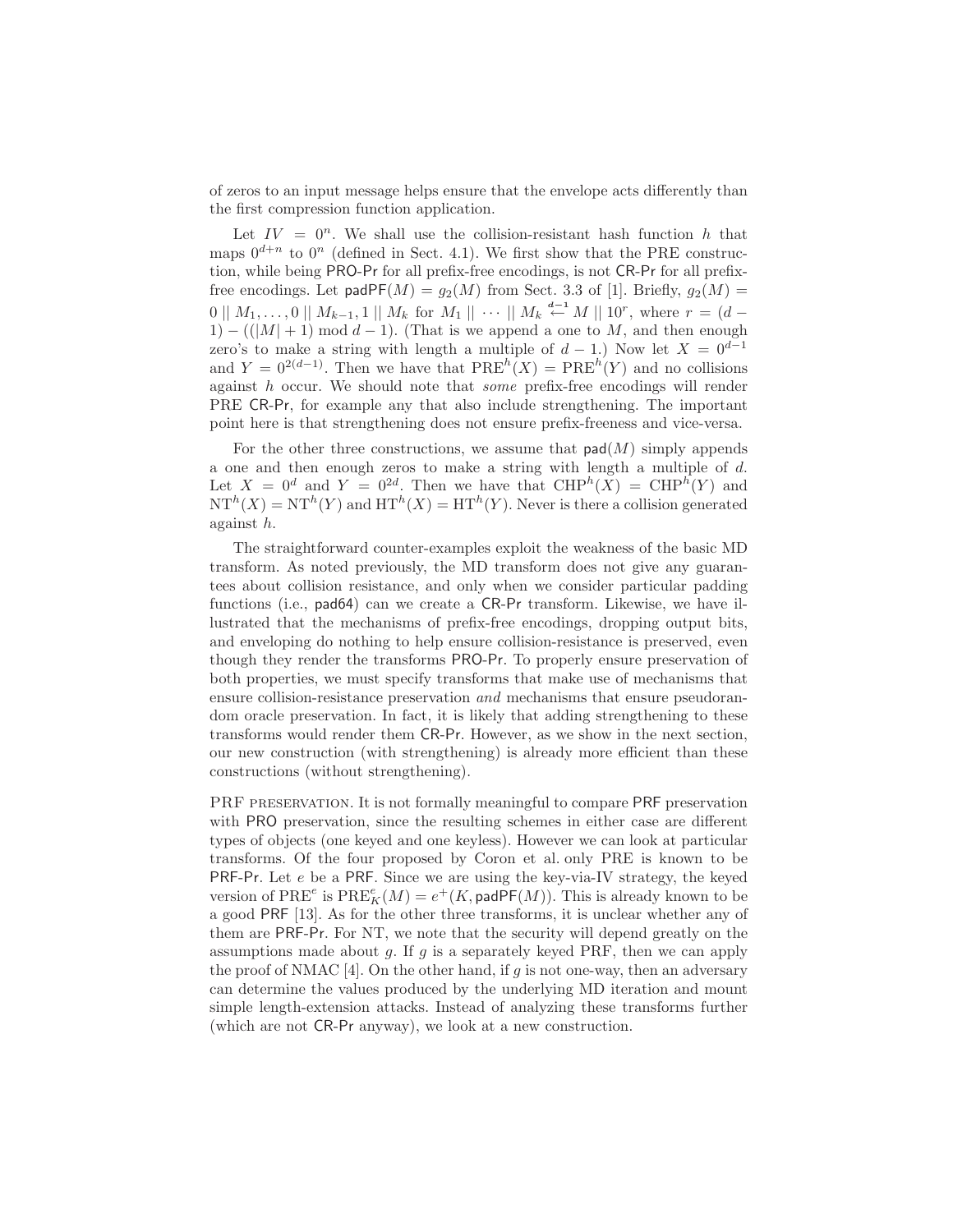## 5 The EMD Transform

We propose a transform that is  $CR-Pr$ , PRO-Pr, and PRF-Pr. Let  $n, d$  be numbers such that  $d \geq n + 64$ . Let  $c: \{0,1\}^{d+n} \to \{0,1\}^n$  be a function and let  $D^{\circ} = \bigcup_{i \geq 1} \{0, 1\}^{(i+1)d-n}$ . Then we define the enveloped Merkle-Damgård iteration  $c^{\circ}$ :  $\{0,1\}^{2n} \times D^{\circ} \to \{0,1\}^n$  on c by the algorithm given below.



To specify our transform we require a padding function padEMD:  $\{0,1\}^{\leq 2^{64}} \rightarrow$ D<sup>o</sup> for which the last 64 bits of padEMD(M) encodes  $|M|$ . Fix  $IV1, IV2 \in \{0,1\}^n$ with  $IV1 \neq IV2$ . Then we specify the enveloped Merkle-Damgård transform  $\text{EMD}[c] = c^{\circ}(IV1, IV2, \text{padEMD}(\cdot)).$ 

EMD utilizes two main mechanisms for ensuring property preservation. The first is the well-known technique of strengthening: we require a padding function that returns a string appended with the 64-bit encoding of the length. This ensures that EMD preserves collision-resistance. The second technique consists of using an 'extra' compression function application to envelope the internal MD iteration. It is like the enveloping mechanism used by Maurer and Sjoden in a different setting [18] (which is discussed in more detail in the full version of the paper [19]), but distinct from prior enveloping techniques used in the current setting. First, it includes message bits in the envelope's input (in NMAC/HMAC and HT, these bits would be a fixed constant, out of adversarial control). This results in a performance improvement since in practice it is always desirable to have d as large as possible relative to n (e.g., in SHA-1  $d = 512$  and  $n =$ 160). Second, it utilizes a distinct initialization vector to provide (with high probability) domain separation between the envelope and internal applications of the compression function. This mechanism allows us to avoid having to use other previously proposed domain separation techniques while still yielding a PRO-Pr transform. (The previous techniques were prefix-free encodings or the prepending of  $0^d$  to messages, as used in the HT transform; both are more costly.)

#### 5.1 Security of EMD

COLLISION-RESISTANCE PRESERVATION. Let  $h: \{0,1\}^{d+n} \to \{0,1\}^n$  be a collision resistant hash function. Then any adversary which finds collisions against  $\text{EMD}^h$  (two messages  $M \neq M'$  for which  $\text{EMD}^h(M) = \text{EMD}^h(M')$ ) will necessarily find collisions against  $h$ . This can be proven using a slightly modified version of the proof that SMD is collision-resistant [2, 3], and we therefore omit the details. The important intuition here is that embedding the length of messages in the last block is crucial; without the strengthening the scheme would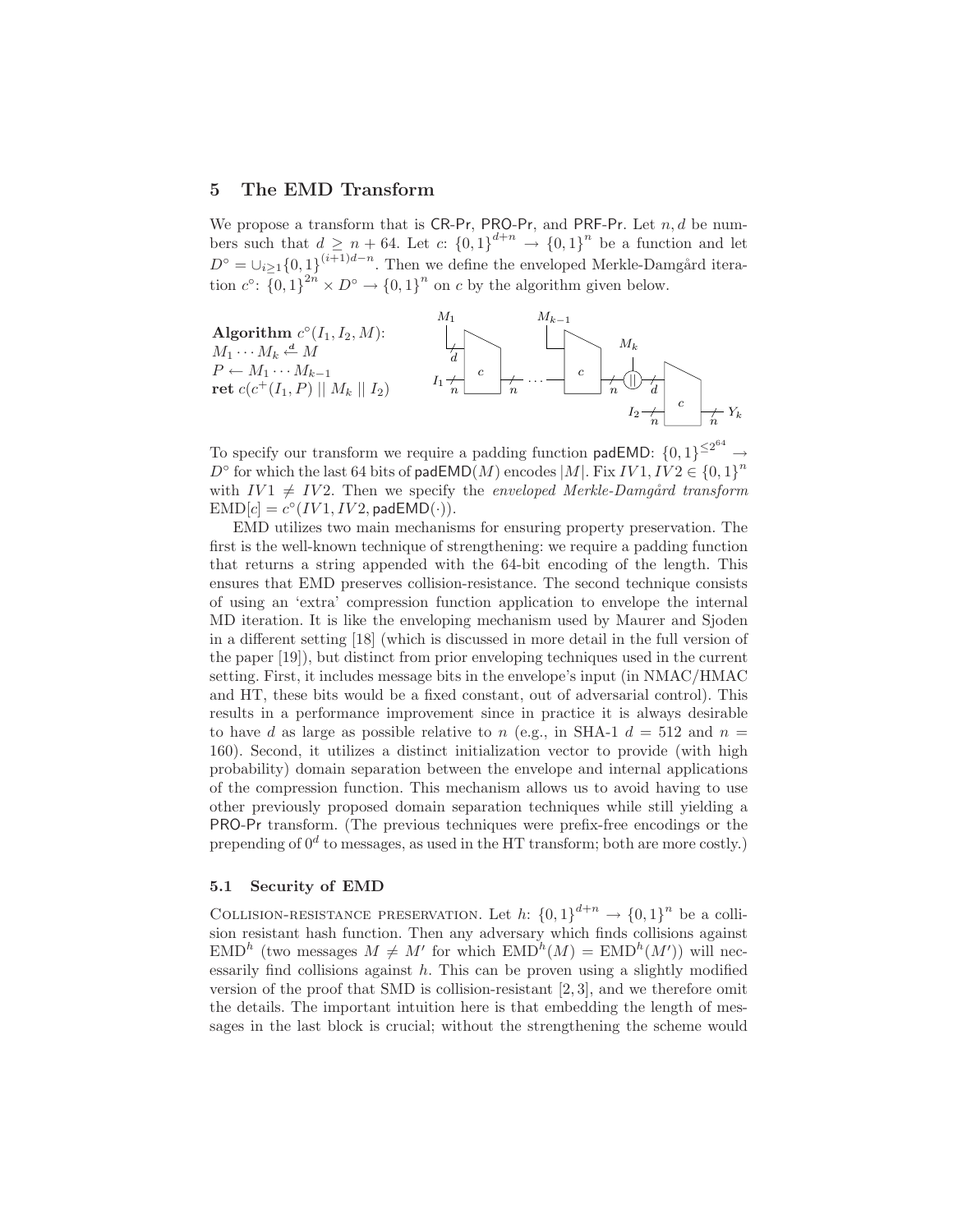not be collision resistant (similar attacks as those given in Section 4 would be possible).

PRO preservation. Now we show that EMD is PRO-Pr. We first prove a slightly different transform is PRO-Pr and then show that EMD reduces to this other transform. Let  $f,g = \mathsf{RF}_{d+n,n}$  be random oracles. For any strings  $P_1 \in D^+$ and  $P_2 \in \{0,1\}^{d-n}$  we define the function  $gf^{\dagger}$ :  $D^{\circ} \to \{0,1\}^n$  by  $gf^{\dagger}(P \parallel S)$  =  $g(f^+(IV), P_1)$  ||  $P_2$  ||  $IV2$ ). This function is essentially EMD<sup>f</sup>, except that we replace the envelope with an independent random oracle g. The following lemma states that  $gf^+$  is a pseudorandom oracle.

**Lemma 1.** [gf<sup>+</sup> is a **PRO**] Let  $f, g = RF_{d+n,n}$ . Let A be an adversary that asks at most  $q_L$  left queries,  $q_f$  right f-queries,  $q_g$  right g-queries and runs in time t. Then

$$
Ad\mathbf{v}_{gf^+,SB}^{\text{pro}}(A) \le \frac{(q_L + q_g)^2 + q_f^2 + q_g q_f}{2^n}
$$

where  $SB = (SB_f, SB_g)$  is defined in Fig. 4 and  $q_{SB} \leq q_g$  and  $t_{SB} = \mathcal{O}(q_f^2 + q_g q_f)$ .

We might hope that this result is given by Theorem 4 from [1], which states that  $NT^{f,g}$  is indifferentiable from a random oracle. Unfortunately, their theorem statement does not allow for adversarially-specified bits included in the input to g. Thus we give a full proof of Lemma 1, found in the full version of the paper [19]. The next theorem captures the main result, and its proof is also in the full version. For completeness, we provide the simulators  $SB = (SB_f, SB_q)$ and SA in Fig. 4.

**Theorem 1. [EMD is PRO-Pr]** Fix n, d, and let  $IV1, IV2 \in \{0,1\}^n$  with  $IV1 \neq IV2$ . Let  $f = RF_{d+n,n}$  and  $\mathcal{F} = RF_{*,n}$  be random oracles. Let A be an adversary that asks at most  $q_L$  left queries (each of length no larger than ld bits),  $q_1$  right queries with lowest n bits not equal to IV2,  $q_2$  right queries with lowest n bits equal to  $IV2$ , and runs in time t. Then

$$
\mathbf{Adv}_{\mathrm{EMD},\,SA}^{\mathrm{pro}}(A) \le \frac{(q_L + q_2)^2 + q_1^2 + q_2 q_1}{2^n} + \frac{l q_L^2}{2^n}.
$$

where the simulator SA is defined in Fig. 4 and  $q_{SA} \leq q_2$  and  $t_{SA} = \mathcal{O}(q_1^2 + q_2 q_1)$ .

PRF preservation. We utilize the key-via-IV strategy to create a keyed version of our transform, which is  $\text{EMD}_{K_1,K_2}^e(M) = e^{\circ}(K_1, K_2, M)$  (for some PRF  $e$ ). The resulting scheme is very similar to NMAC, which we know to be PRF-Pr [5]. Because our transform allows direct adversarial control over a portion of the input to the envelope function, we can not directly utilize the proof of NMAC (which assumes instead that these bits are fixed constants). However, the majority of the proof of NMAC is captured by two lemmas, The first (Lemma 3.1 [5]) shows (informally) that the keyed MD iteration is unlikely to have outputs that collide. The second lemma (Lemma 3.2 [5]) shows that composing the keyed MD iteration with a separately keyed PRF yields a PRF. We omit the details.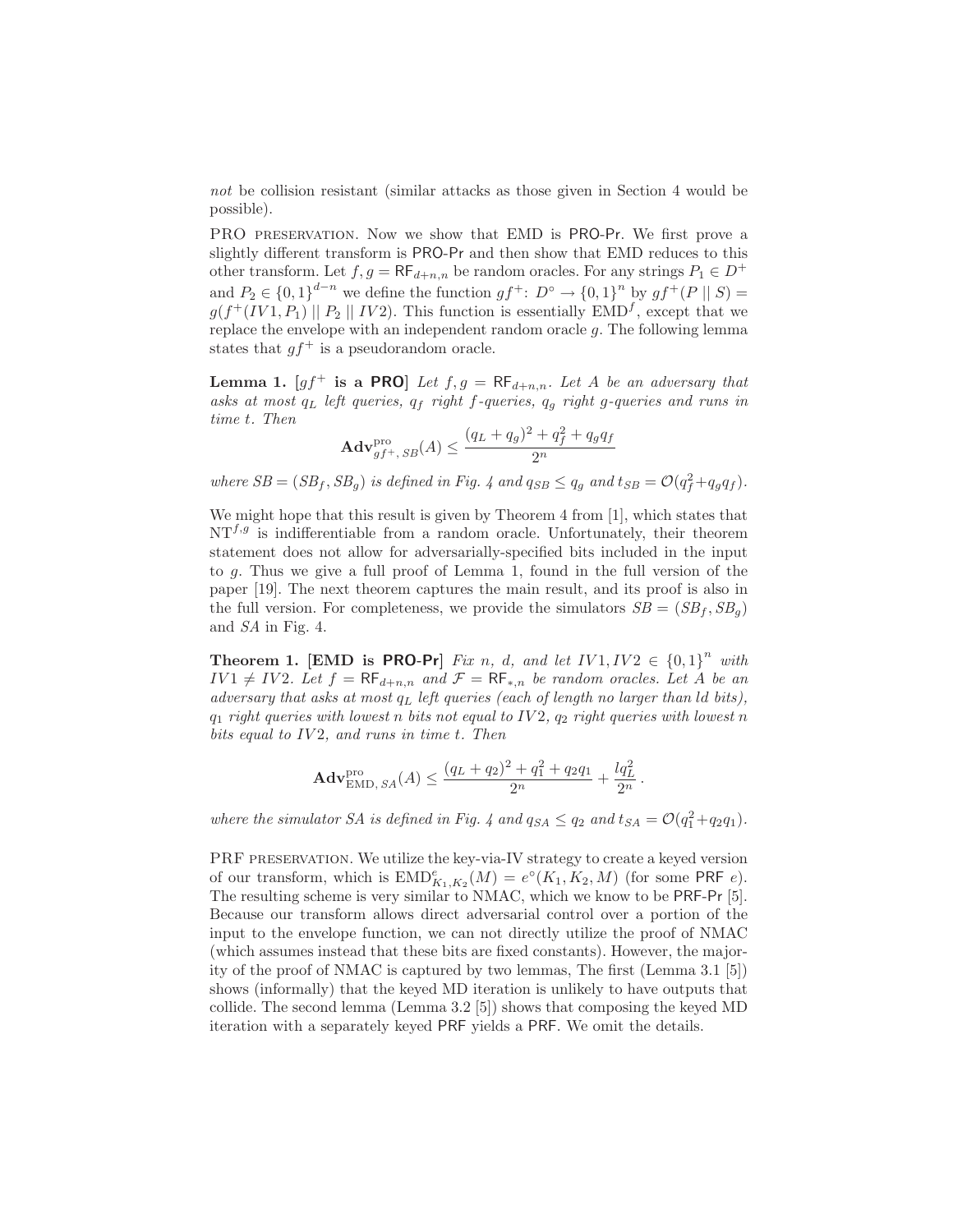ON QUERY  $SB_f(X)$ :  $Y \stackrel{\$}{\leftarrow} \{0,1\}^n$ Parse X into  $U \parallel V$  s.t.  $|U| = d, |V| = n$ if  $V = IV1$  then NEWNODE $(U) \leftarrow Y$ if  $M_1 \cdots M_i \leftarrow \text{GETNode}(V)$  then  $N$ EWNODE $(M_1 \cdots M_i U) \leftarrow Y$ ret Y ON QUERY  $SB_q(X)$ : Parse  $X$  into  $V \parallel U \parallel W$  s.t.  $|V| = n, |U| = d - n, |W| = n$ if  $W = IV2$  and  $M_1 \cdots M_i \leftarrow \text{GETNode}(V)$  then ret  $\mathcal{F}(M_1 \cdots M_i U)$  ${\bf ret}\ Y \stackrel{\hspace{0.1em}\mathsf{\scriptscriptstyle\$}}{\leftarrow} \{0,1\}^n$ ON QUERY  $SA(X)$ : Parse  $X$  into  $V \parallel U \parallel W$  s.t.  $|V| = n, |U| = d - n, |W| = n$ if  $W = IV2$  then if  $M_1 \cdots M_i \leftarrow \text{GETNode}(V)$  then ret  $\mathcal{F}(M_1 \cdots M_i U)$ else ret Y Parse  $X$  into  $U \parallel V$  s.t.  $|U| = d, |V| = n$ if  $V = IV1$  then NEWNODE $(U) \leftarrow Y$ if  $M_1 \cdots M_i \leftarrow \text{GETNode}(V)$  then  $N$ EWNODE $(M_1 \cdots M_i U) \leftarrow Y$ ret Y

Fig. 4. Pseudocode for simulators SB (Lemma 1) and SA (Theorem 1).

**Theorem 2.** [EMD is PRF-Pr] Fix n, d and let  $e: \{0,1\}^{d+n} \rightarrow \{0,1\}^n$  be a function family keyed via the low n bits of its input. Let A be a prf-adversary against keyed EMD using q queries of length at most m blocks and running in time t. Then there exists prf-adversaries  $A_1$  and  $A_2$  against e such that

$$
\mathbf{Adv}_{\mathrm{EMD}_{K_1, K_2}}^{\mathrm{prf}}(A) \le \mathbf{Adv}_{e}^{\mathrm{prf}}(A_1) + {q \choose 2} \left[2m \cdot \mathbf{Adv}_{e}^{\mathrm{prf}}(A_2) + \frac{1}{2^n}\right]
$$

where  $A_1$  utilizes q queries and runs in time at most t and  $A_2$  utilizes at most two oracle queries and runs in time  $\mathcal{O}(mT_e)$  where  $T_e$  is the time for one computation of e.

## Acknowledgments

The authors are supported in part by NSF grant CNS 0524765 and a gift from Intel Corporation.

### References

- 1. Coron, J.S., Dodis, Y., Malinaud, C., Puniya, P.: Merkle-Damgard Revisited: How to Construct a Hash Function. In: Advances in Cryptology - CRYPTO '05. Volume 3621 of Lecture Notes in Computer Science, Springer (2004) 21–39.
- 2. Merkle, R.C.: One way hash functions and DES. In: Advances in Cryptology CRYPTO '89. Volume 435 of Lecture Notes in Computer Science, Springer (1989) 428–446.
- 3. Damgård, I.: A design principle for hash functions. In: Advances in Cryptology -CRYPTO '89. Volume 435 of Lecture Notes in Computer Science, Springer (1989) 416–427.